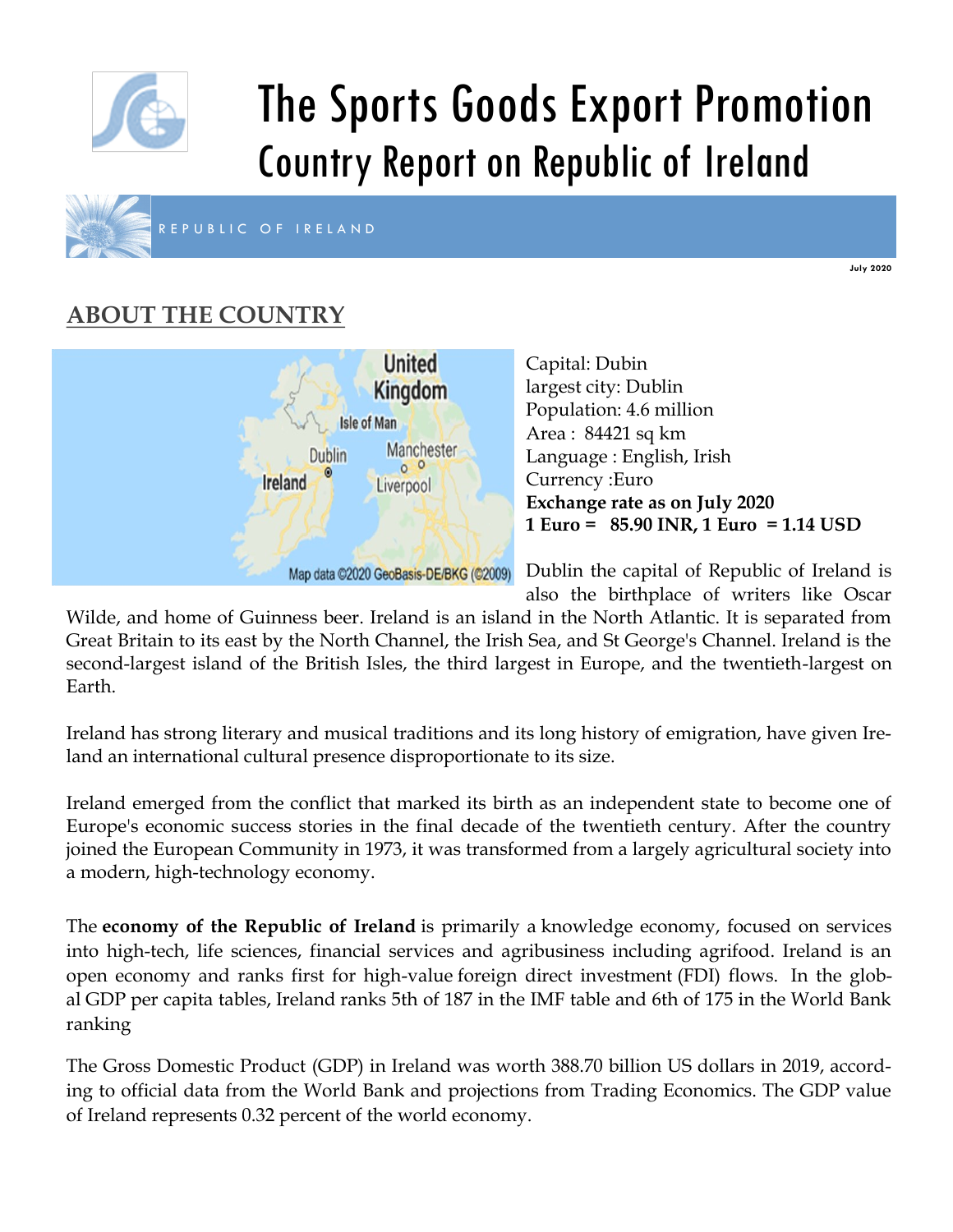### **SPORTS PLAYED IN IRELAND**

Sport plays a central part in Irish life. It provides severalsocio-economic benefits through a contribution to health, wellbeing and social capital. The many sports played and followed in Ireland include association football, Gaelic ball, Hurling, Camogie, Horse racing, show jumping, greyhound racing, basketball, fishing handball, motorsport, boxing, tennis Hockey, Golf, Rowing Cricket and Rugby Union. Mentioned below are the games extremely popular in the country.

#### **Soccer**

Soccer in Ireland has always been near the top of the most popular sports to be played and watched in the country. Ireland likes to get behind to its nation in the international games and cheers them on. Whether it is in participation or spectating, people adore the game. According to Irish Sport Monitor annual report, 4.8% of adults over 15 participate in Soccer throughout the country and this number is forever growing exponentially.

#### **Gaelic Football**

Gaelic football is an Irish team sport. It is played between two teams of 15 playerswith a round ball, slightly smaller and heavier than a soccer ball and played against Rugby style H shaped goal post Gaelic football has always been one of most popular sports in Ireland without a doubt. From an early age of one is most certain to have picked up a Gaelic football and played for its local team. It is the most attended sport in country with over 30% of sports attendances.

#### **Golf**

Golf is one the most played sports in the country amongst young and old. Rory McIlroy is on Ireland's finest golfers with 4 majors to his name. His hosting of the Irish Open has helped grow the game in the country and attract the younger generation to take up a club and start playing.

#### **Rugby**

Rugby in Ireland is very popular. Almost all schools, colleges and local communities compete in the game. The continued success of the Irish Rugby team has helped grow the popularity of the game also. Irish team winningtheir first Grand Slam in 1948 was one of the biggest sporting achievements in the country.

#### **Volleyball**

Volleyball in Ireland is hugely popular sport. Report shows that over 100,000 children play volleyball at post-primary school level with this number continuously growing. Also, over 400 schools are currently affiliated to the Volleyball Association of Ireland.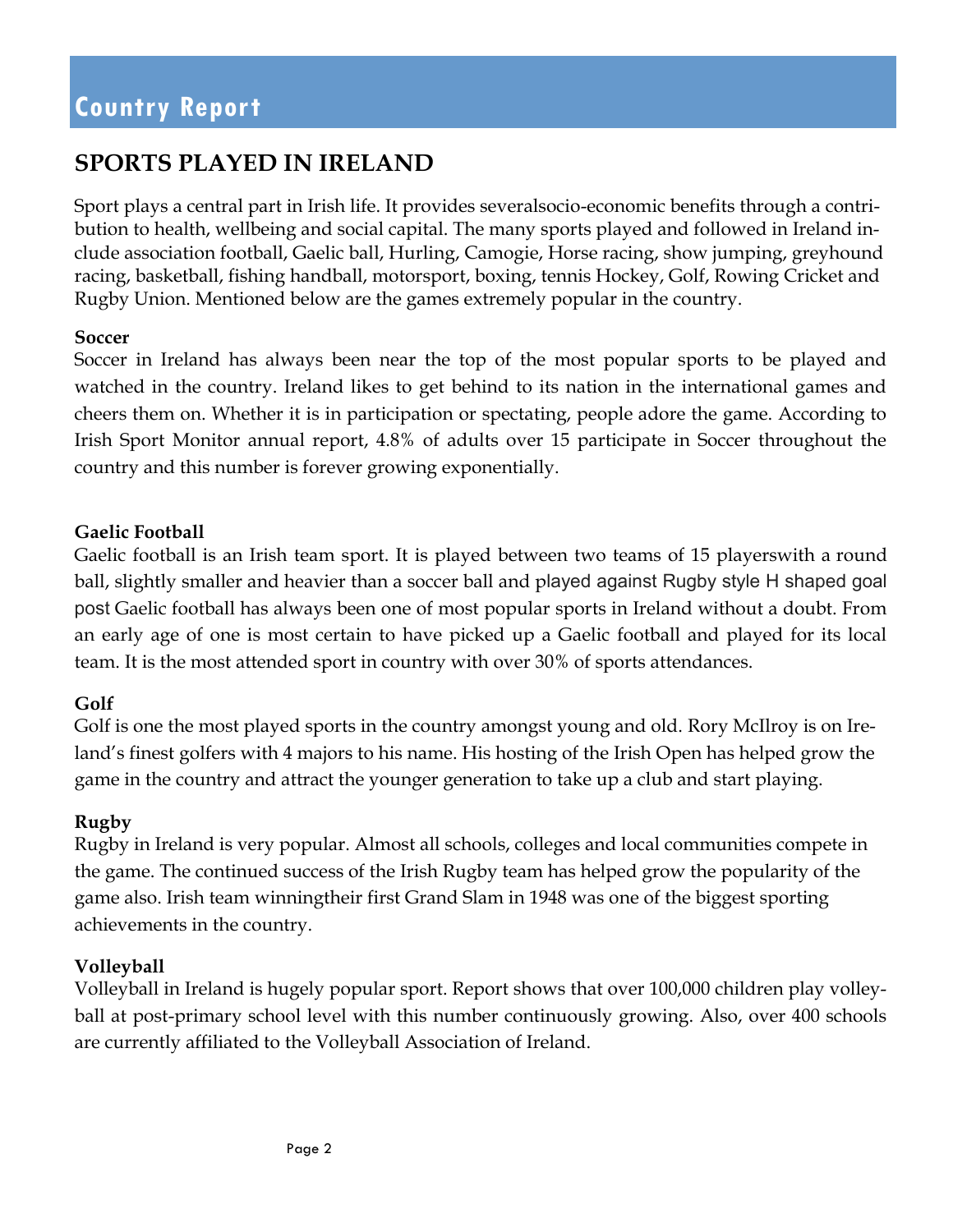### **Boxing**

Boxing was once one of Ireland's most popular sports is now regaining popularity on account of Irish success during the Olympic Gamesand also on the Pro circuit.

### **Cricket**

Cricket is rapidly gaining its popularity in recent years. Over the last few years, junior participation numbers have more than doubled. Irish Cricket is growing in popularity every day and has now over 25,000 children taking up the game last year.

### **COMMERCIAL RELATIONS WITH INDIA**

India-Ireland interactions go back to the nineteenth century, when a significant number of Irishmen joined the British Civil Service, medical and engineering services, and colonial army regiments in India. During this period, Irish missionaries and educationists also spread out into all regions of India. These links were further strengthened by the connections between the nationalist movements of the two countries since the early 1990s.

Bilateral trade in goods between India and Ireland in 2020 touched around US\$ 1137.82 million. India's exports to Ireland were US\$ 533.67 million and India's imports from Ireland were US\$ 604.15 million.

The Items imported by India were machinery and mechanical appliances, telecommunications equipment, computer accessories, precision equipment and pharmaceuticals. The items exported from India were organic chemicals, textiles, garments & clothing accessories, pharmaceuticals, medical devices, machinery, light engineering goods, plastics, and rubber. The opening of the Irish Consulate General in Mumbai is expected to trigger the trade volumes.

Ireland is part of the European Union (EU) and commercial policy is regulated by the European Commission. Ireland is part of the harmonized trade system of the EU and importing and exporting are covered by EC Regulations. A Common External Tariff (CET) is applicable to countries outside the EU.

The European Community has created the Binding Tariff Information (BTI) system as a tool to obtain the correct tariff classification for goods for import or export. Before shipping any goods to Ireland, it is recommended to obtain a written BTI customs duty ruling from the Office of the Revenue Commissioners.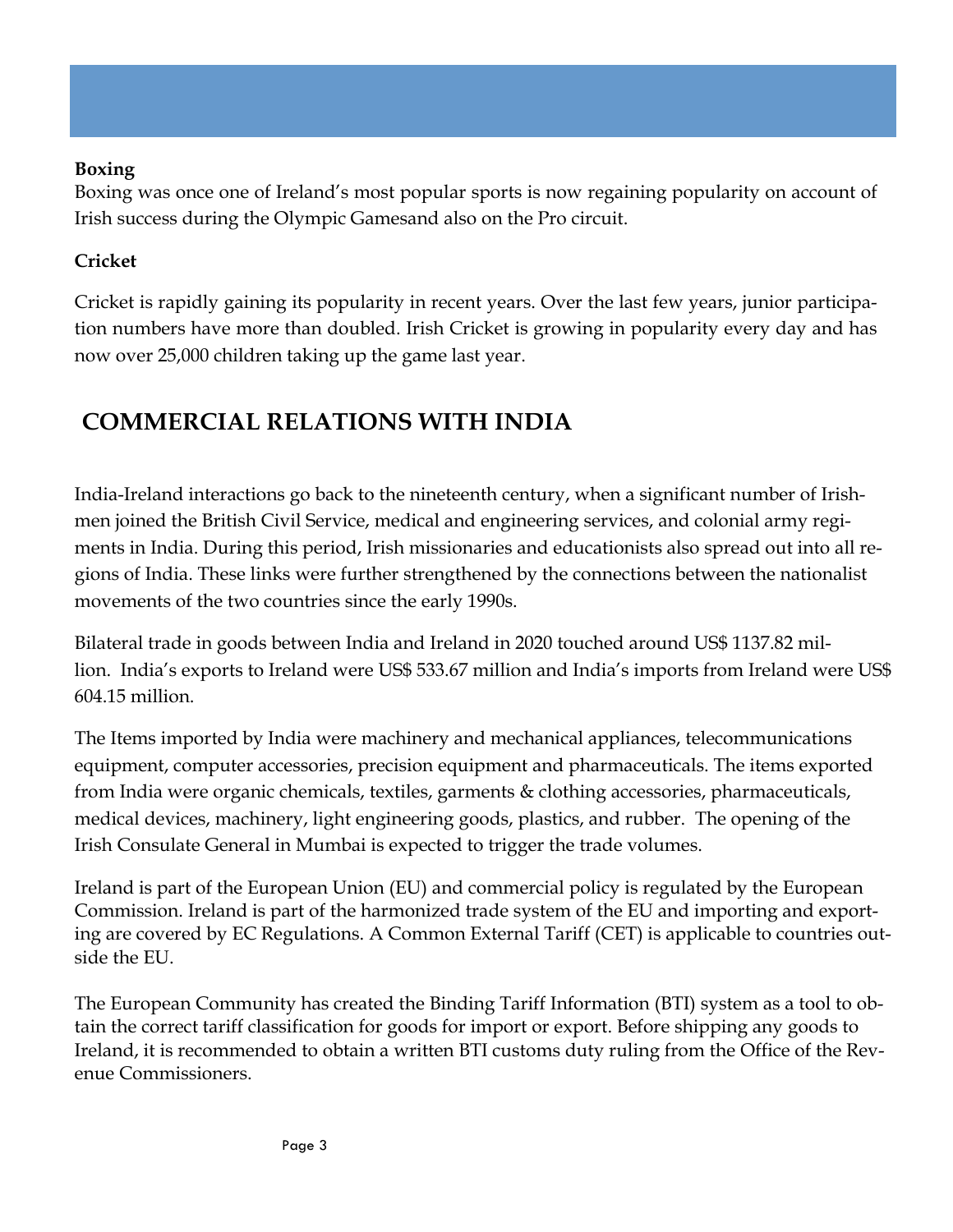It is also to be noted that for a number of items, import licenses and tariff quotas are imposed.

**Under C**ommon Agricultural Policy (CAP) regulations, an import license (AGRIM) is required to import certain agricultural products to Ireland originating outside EU. Importers of live seafood must register with the Sea Fisheries Protection Authority.

Licenses may also be required for the textiles, dual use goods and services, chemicals, pharmaceuticals, archaeological objects and works of art. Imports of some goods originating in certain non-EU countries may be subject to either quantitative restrictions or surveillance measures.

Import of Toys and Sports Goods (9503, 9504, 9506, 9507) by the Ireland from world and India's position is shown in below tables**(In USD Million)**:

#### **9503 wheeled toys; dolls; puzzles of all kinds**

| <b>Rank</b>   | <b>Exporters</b>   | Imported value in 2017 | Imported value in 2018 | Imported value in 2019 |
|---------------|--------------------|------------------------|------------------------|------------------------|
|               | World              | 240.66                 | 281.58                 | 252.96                 |
| $\mathbf{1}$  | United Kingdom     | 145.57                 | 167.61                 | 145.85                 |
| $\mathcal{L}$ | China              | 53.94                  | 69.42                  | 69.80                  |
| 3             | Germany            | 15.57                  | 17.71                  | 15.82                  |
| 4             | Czech Republic     | 11.57                  | 11.95                  | 10.39                  |
| 5             | <b>Netherlands</b> | 2.95                   | 2.46                   | 2.51                   |
| 6             | <b>Denmark</b>     | 1.12                   | 1.56                   | 1.40                   |
| 7             | Italy              | 1.20                   | 1.40                   | 1.24                   |
| 8             | France             | 0.79                   | 0.62                   | 0.90                   |
| 9             | USA                | 0.78                   | 0.81                   | 0.83                   |
| 10            | Viet Nam           | 0.26                   | 0.23                   | 0.59                   |
| 13            | India              | 0.01                   | 0.05                   | 0.41                   |

**9504 Video game consoles, table or parlour games, bowling alley equip.** 

| <b>Rank</b>    | <b>Exporters</b>         | Imported value in 2017 | Imported value in 2018 | Imported value in 2019 |
|----------------|--------------------------|------------------------|------------------------|------------------------|
|                | World                    | 119.42                 | 132.47                 | 110.89                 |
| $\mathbf{1}$   | <b>United Kingdom</b>    | 83.27                  | 90.03                  | 69.97                  |
| $\mathfrak{D}$ | China                    | 18.32                  | 18.95                  | 17.65                  |
| 3              | Germany                  | 2.76                   | 5.17                   | 6.61                   |
| 4              | Belgium                  | 7.26                   | 7.07                   | 6.10                   |
| 5              | Sweden                   | 0.55                   | 0.02                   | 2.45                   |
| 6              | <b>Denmark</b>           | 0.50                   | 3.29                   | 2.04                   |
| 7              | United States of America | 1.24                   | 1.31                   | 1.56                   |
| 8              | Czech Republic           | 0.62                   | 1.41                   | 1.20                   |
| 9              | Poland                   | 0.25                   | 0.78                   | 0.71                   |
| 10             | Netherlands              | 1.02                   | 0.71                   | 0.47                   |
| 18             | India                    | 0.06                   | 0.10                   | 0.09                   |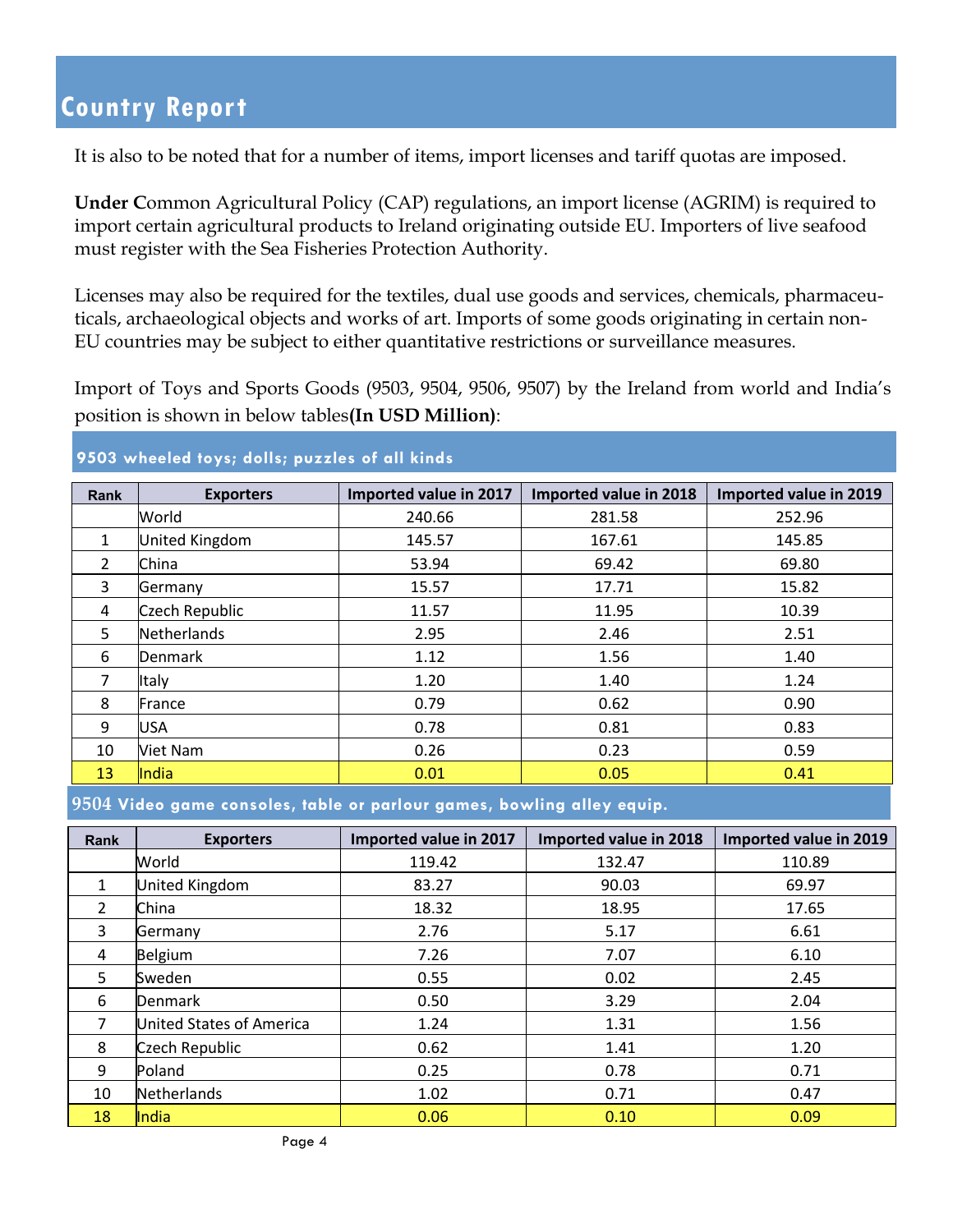### **All kinds of sports equipment**

| <b>Rank</b>    | <b>Exporters</b> | Imported value in 2017 | Imported value in 2018 | Imported value in 2019 |
|----------------|------------------|------------------------|------------------------|------------------------|
|                | World            | 91.46                  | 104.49                 | 96.1                   |
| $\mathbf{1}$   | United Kingdom   | 59.67                  | 63.81                  | 54.38                  |
| $\overline{2}$ | China            | 13.82                  | 18.01                  | 17.24                  |
| 3              | Germany          | 2.79                   | 4.67                   | 4.90                   |
| 4              | <b>India</b>     | 2.21                   | 2.74                   | 3.39                   |
| 5              | Czech Republic   | 1.14                   | 1.84                   | 2.99                   |
| 6              | Taipei, Chinese  | 1.48                   | 1.83                   | 2.51                   |
| 7              | Netherlands      | 1.89                   | 2.80                   | 2.29                   |
| 8              | <b>USA</b>       | 2.04                   | 2.31                   | 2.24                   |
| 9              | Italy            | 1.89                   | 1.49                   | 1.63                   |
| 10             | Pakistan         | 1.36                   | 1.14                   | 1.18                   |

**9507 rods, fish-hooks etc, hunting or shooting requisites** 

| <b>Rank</b>    | <b>Exporters</b>  | Imported value in 2017 | Imported value in 2018 | Imported value in 2019 |
|----------------|-------------------|------------------------|------------------------|------------------------|
|                | World             | 5.23                   | 6.41                   | 6.62                   |
| $\mathbf{1}$   | United Kingdom    | 3.86                   | 5.04                   | 4.63                   |
| $\overline{2}$ | China             | 0.26                   | 0.25                   | 0.45                   |
| 3              | Sweden            | 0                      | 0.01                   | 0.26                   |
| 4              | Germany           | 0.09                   | 0.11                   | 0.23                   |
| 5              | France            | 0.31                   | 0.25                   | 0.19                   |
| 6              | <b>USA</b>        | 0.22                   | 0.17                   | 0.16                   |
| 7              | Netherlands       | 0.12                   | 0.07                   | 0.15                   |
| 8              | Spain             | 0.10                   | 0.20                   | 0.15                   |
| 9              | Finland           | 0.02                   | 0.06                   | 0.07                   |
| 10             | Republic of Korea | 0.06                   | 0.04                   | 0.05                   |
| 22             | India             | 0.001                  | 0.000                  | 0.004                  |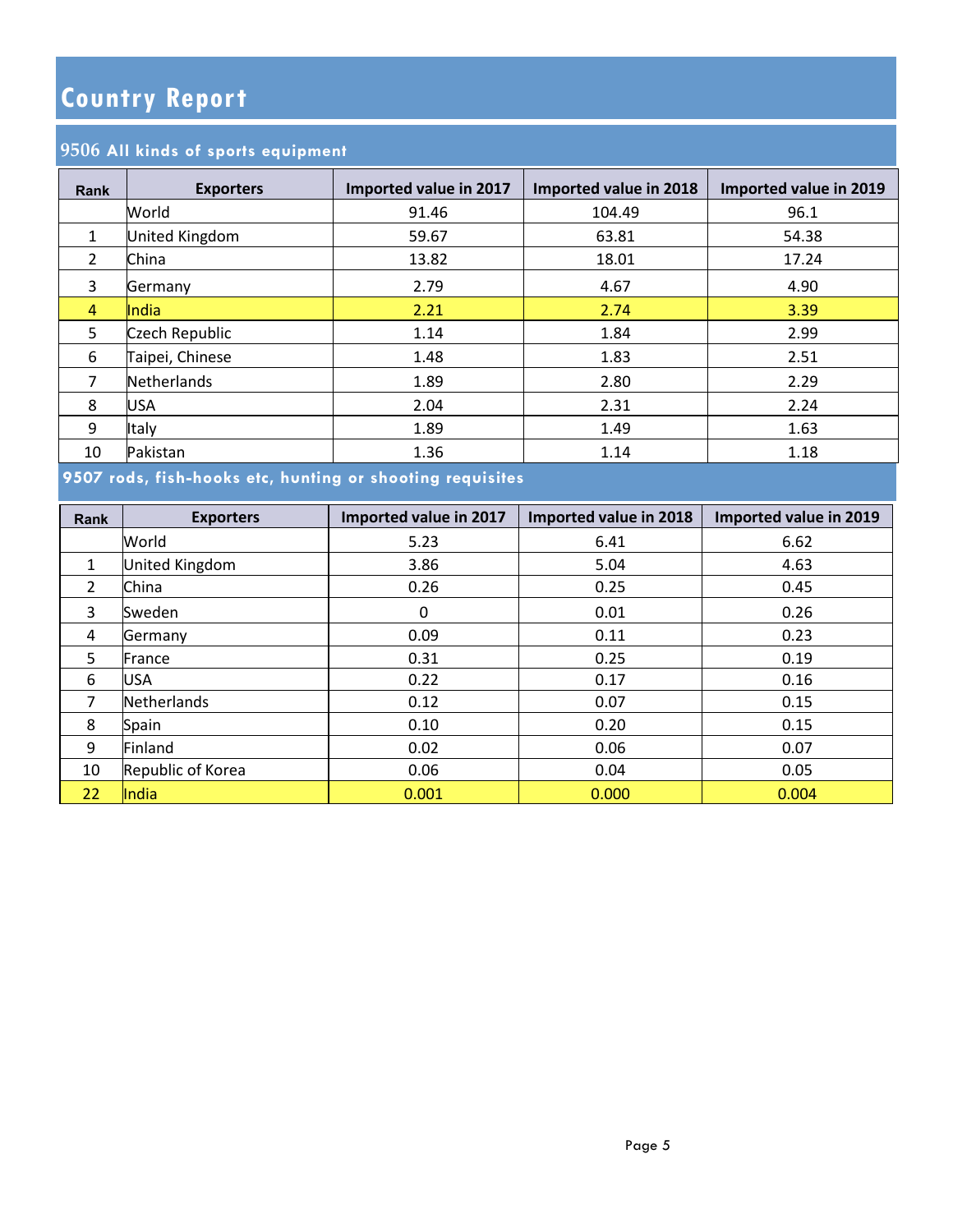### **POPULAR SPORTS STORE / CHAIN IN IRELAND**

**Intersport Elverys** is a sports store chain in Ireland. Founded in 1847, it is Ireland's oldest sports store. Intersport Elverys sell sports clothes and equipment, both third-party and own brand goods.

**Champion Sports** Ireland Limited provides sports clothing and footwear in Ireland. It is established in 1992 and sells sports clothing and footwear in Ireland and has 22 stores in towns nationwide. It also has one store in Northern Ireland.

**Reydon Sports** is the UK and Ireland's premier trade wholesaler and distributor of industryleading sports brands. It has range from football, hockey, fitness, golf, basketball, educational equipment, sports accessories.

**JAKO Ireland** is the main agent for JAKO Team Sportswear, a German based sportswear company. it offers quality Jako Team Sport and Leisurewear at affordable prices, as well as a Full Design, Embroidery and Customization Service.

**Fightstore Ireland** is a store run by fighters, for fighters. It only stock products from trusted fight brands such as Koral, Grips, Rival Boxing, Fightlab, Fairtex, Cleto Reyes, Diamond MMA, Adidas, HCT & Carbon Claw as they are guaranteed to withstand the punishment metered out by the rigors of the tough sports.

**Martyn Evans sports shop** is a premier racket-sports shop catering for Tennis, badminton, Squash and Racketball. Rackets, shoes, clothing, equipment, restringing.

**The Outdoor Adventure Store** was established in 2000. Over the years, it has been providing highquality brands at good prices in its three stores located in Dublin, Bray & Cork. It has the product ranges from camping, hiking, or travelling.

### **PREFERRED SPORTS BRANDS IN IRELAND**

**The** *ALL***-***STAR brand is popular in* Sliotar. All – Star sliotar has been used in *All*-*Ireland* Hurling Championship Finals since 1976. Sliotar of this brand is considered a top quality. The *ALL*-*STAR* Sliotar has been the GAA approved Sliotar of choice for over 40 years.

**Canterbury brand** is immensely popular in rugby kit and rugby ball in Ireland. **Canterbury** was established in 1904 in New Zealand and deals in garments.

**Regatta** brand is amongst the most popular in the leisurewear market, with products including jackets, fleeces, trousers and softshells. Many of **Regatta's clothing** is waterproof and/or water repellent.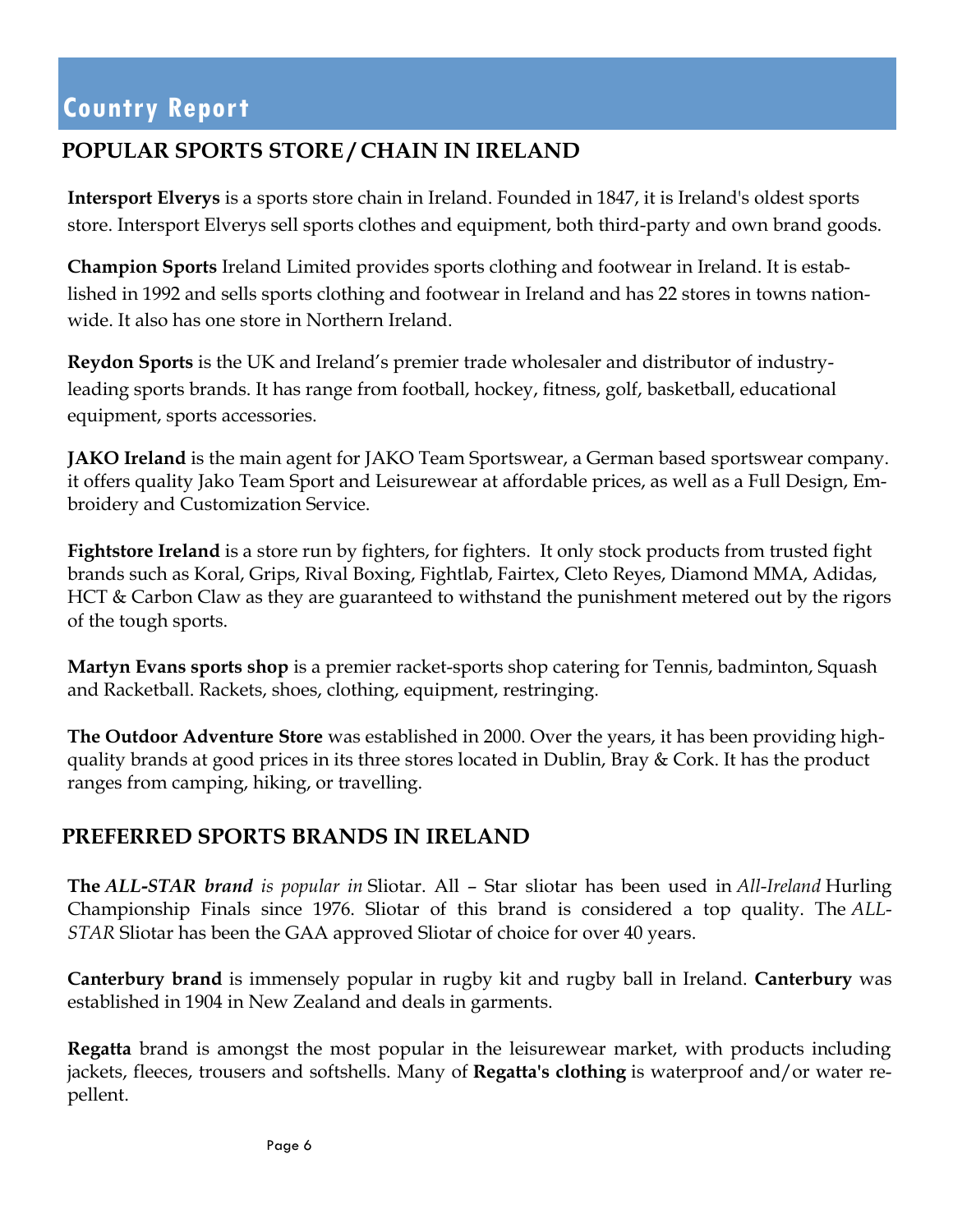**Brandwell is a brand known** for Handbags, Accessories, Sunglasses, Umbrellas, Luggage and Leisure goods. It also Hosiery, Socks and Underwear. Established now for over Twenty-Five Years.

**Dare 2 Be** manufactures high-performance sportswear outdoor apparel and accessories. Now sold in over 65 countries around the world and is very popular in Ireland for ski wear, cycling clothing, and running clothing.

**Grays** is famous for hockey kit. It is known for finest hockey sticks hockey boots hockey team wear; hockey shirts and shorts areextremely popular.

**GILBERT** is a sports equipment manufacturing brand, specializing in rugby and netball. The company is mostly known for its rugby union balls, having been official supplier for every World Cup since 1995.

**GRAY-NICOLLS** is an English sports equipment and apparel brand specializing in cricket and owned by Grays International. Gray-Nicolls was formed when the two companies Grays and Nicolls merged. The company is based in Robertsbridge, East Sussex.Gray-Nicolls manufactures and commercializes a wide range of products for cricket, such as bats, batting gloves, balls, pads, footwear, and team uniforms.

**Hurlog** is known in Hurlóg starter kit. It specializes in hurlog suitable for children up to age 6.

**O'Neills Irish** International Sports Company Ltd. is an **Irish** sporting goods manufacturer established in 1918. It is the largest manufacturer of sportswear in **Ireland**, with production plants located in Dublin and Strabane.